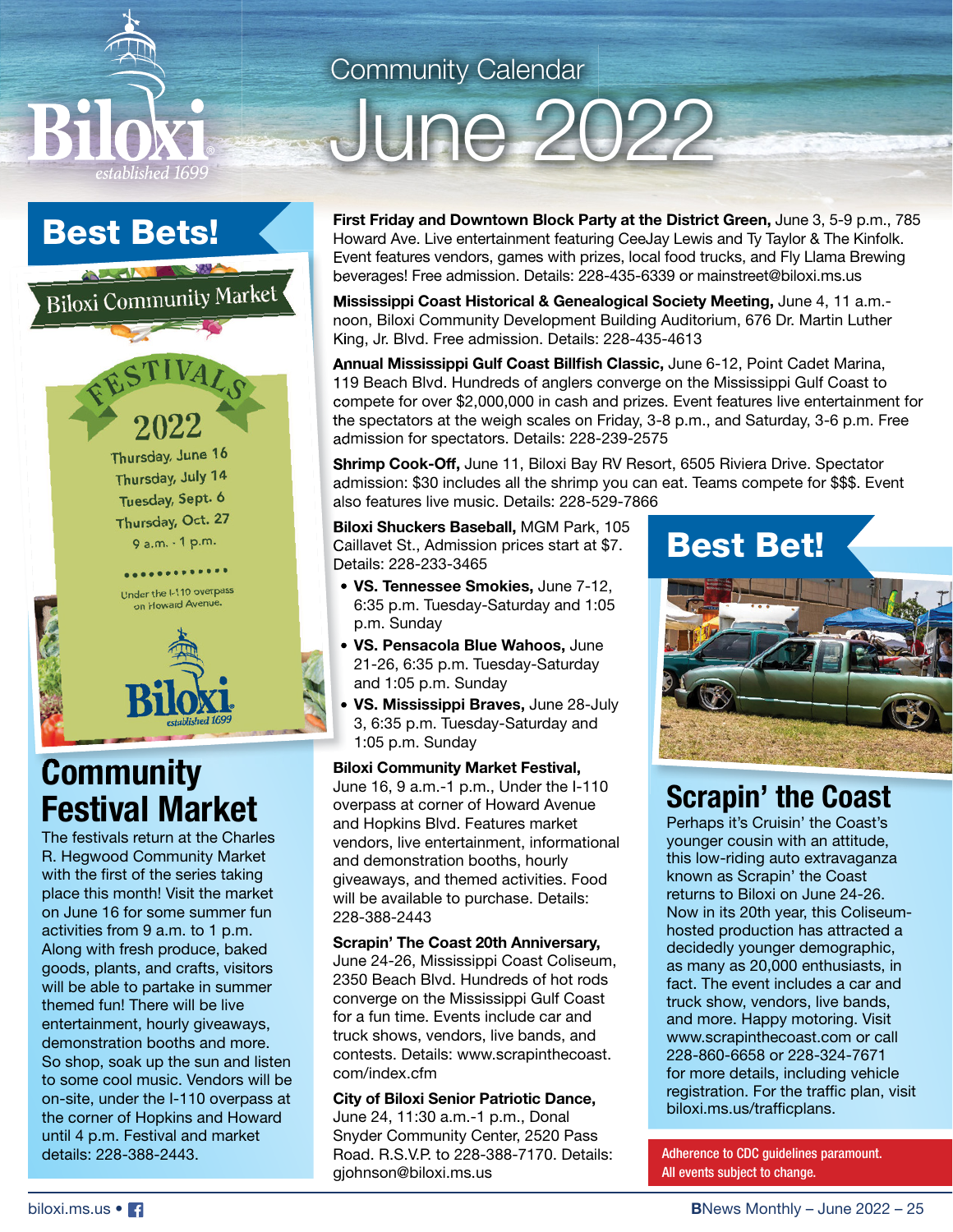## **Stay in touch**

**BNews:** Welcome to the 48th issue of BNews Monthly. It's a compendium of things you should know about your city: status reports on current and pending public works, and a calendar of community events covering the next 30 days.

**Calendar:** Biloxi Downtown Services is responsible for the Community Calendar, a compendium of events open to the public in Biloxi. Deadline for publication citywide and online is the 10th of each month. Listing must include name of event, date, time, location, one- or two-sentence description, admission fee, phone number or web address. Email to Kay Miller, downtown services manager, kmiller@biloxi.ms.us.

**Bmail:** The city provides information about projects and events via email. Sign up at biloxi.ms.us/register.

**Advertising:** BNews and Bmail represent an advertising opportunity for civic-minded businesses and organizations. In your hands you are holding the only advertising medium that is delivered to every single home, business, apartment and PO Box in the city. For rates and info, email online@ biloxi.ms.us or call 228-435-6368.

**B-Alert:** For text advisories on traffic and severe weather, text BILOXI to 99411.

**Website:** The city's website, at biloxi.ms.us, is the comprehensive digest of city information. The website also has links to the city's Facebook and YouTube platforms.

Cecilia Dobbs Walton, Public Affairs Manager cdobbswalton@biloxi.ms.us

### Frequently Called Numbers

Area code is 228 unless otherwise noted.

|           | Animal Control. 392-0641                    |
|-----------|---------------------------------------------|
|           | Auto Tag/Property Tax Information 435-8242  |
| ۰         | Birth Certificates 601-576-7960             |
|           | Building Permits  435-6270                  |
| ۰         | Business Licenses  435-6247                 |
| ۰         | Citizen services (streets, lights) 435-6271 |
| $\bullet$ |                                             |
| ۰         |                                             |
| ۰         | Code Enforcement. 435-0841                  |
| ۰         | Drivers Licenses 396-7400                   |
| ۰         |                                             |
| ۰         | Garbage Collection  701-9086                |
| ۰         | Housing Authority  374-7771                 |
| ۰         | Human Resources 435-6259                    |
| ۰         | Mayor's Office  435-6254                    |
| $\bullet$ | Museums Information 435-6244                |
| $\bullet$ | Parks & Recreation 388-7170                 |
| $\bullet$ | Planning Commission  435-6266               |
| $\bullet$ | Public Schools. 374-1810                    |
| $\bullet$ | Streets and Drainage  435-6271              |
|           | Visitor Info 374-3105 or 1-800-BILOXI-3     |
|           | Water Service 435-6236                      |

#### 26 – **B**News Monthly – June 2022

## Best Bet!

## **Let's play ball**

www.biloxishuckers.com.

Biloxi Shuckers Baseball games at MGM Park, 105 Caillavet St.

- VS. Tennessee Smokies, June 7-12, 6:35 p.m. Tuesday-Saturday; 1:05 p.m. Sunday
- VS. Pensacola Blue Wahoos, June 21-26, 6:35 p.m. Tuesday-Saturday; 1:05 p.m. Sunday
- VS. Mississippi Braves, June 28-July 3, 6:35 p.m. Tuesday-Saturday; 1:05 p.m. Sunday





**Gulf Coast Association of Pride Day,** June 25, Point Cadet Pavilion, 121 Cadet St. Details: walter.pitts@gcpride.org



**Biloxi Little Theatre** 220 Lee St., 228-432-8543, www.4blt.org **• Youth Theatre Project: The Wizard of Oz,**  June 3-5 and 10-12

#### **Center Stage**

2670 Rue Palafox, 228-388-6258, www.centerstagebiloxi.com

• Auditions for children's show **Snow White & The Seven Dwarfs,** June 6, 10 a.m.-1 p.m. (show dates June 21-24)

#### **Beauvoir, The Jefferson Davis Home & Presidential Library**

- 2244 Beach Blvd., 228-388-4400, www.visitbeauvoir.org
- **Jefferson Davis' Birthday Celebration,** June 4. Admission: Adults \$12.50, Military \$10, Children, 6-18, \$7.50
- **Meet The Spirits of Beauvoir 2022,** June 18, 6 p.m. Admission: \$30 per person (cash only)

#### **Biloxi Lighthouse & Visitors Center**

- 1050 Beach Blvd., 228-374-3105, www.biloxi.ms.us. Open daily, 8 a.m.- 5 p.m.
- **Lighthouse tours daily,** 9 to 10 a.m., weather permitting. Admission: \$5 for ages 12 and older; \$2 for ages 6-11; free for ages 5 and younger

#### **Biloxi Schooner Pier**

367 Beach Blvd., 228-435-6320, schooners@maritimemuseum.org

- Walk-on sunset sails, admission: \$30 adults, \$15 ages 3-12
- Group charters, up to 44 people available

#### **Biloxi Shrimping Trip**

693 Beach Blvd., 228-392-8645, www.biloxishrimpingtrip.com

• Sunset cruises, fishing trips, and three shrimping trips daily

#### **Biloxi Tour Train**

Biloxi Lighthouse Park parking lot, south of Biloxi Visitors Center, traffic light #40, 228-374-8687, www.biloxitourtrain.com

• Call in advance to check tour availability.

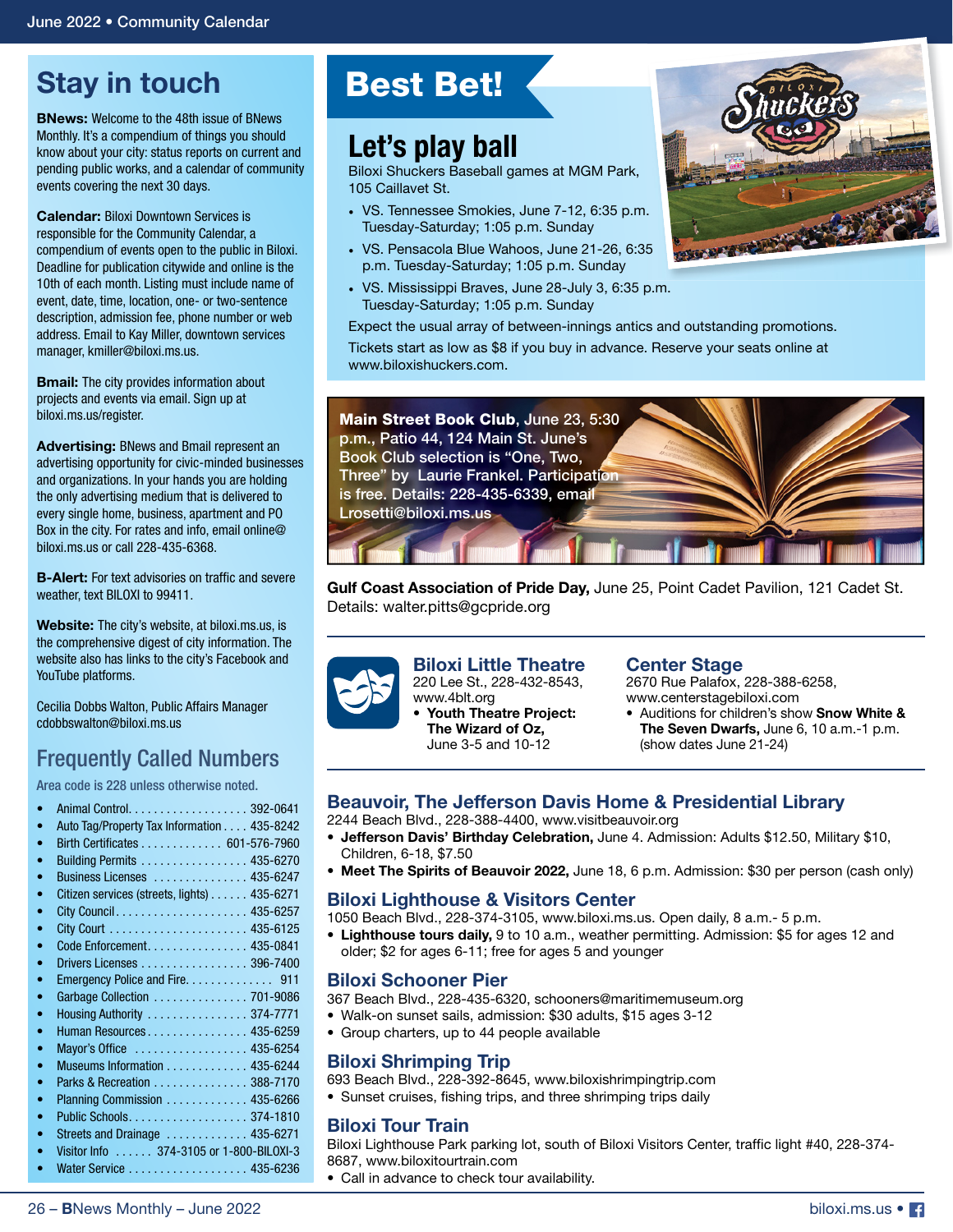#### **Betsy Ann Riverboat Cruise**

173 Beach Blvd., 228-229-4270, betsyannriverboat@gmail.com, www.betsyannriverboat.com.

• Hibachi Dinner Cruises, Historical & Ecological Tour, Live Music Sunset Cruises, Sunset Eco Tours, Twisted Tiki Tour, and private charters available

#### **Coastal Mississippi Mardi Gras Museum**

- 792 Howard Ave., 228-314-4747, museum@coastalmardigras.com
- Open 10 a.m.- 4 p.m., closed Sundays and Mondays

#### **Kroc Center, MS Gulf Coast, The Salvation Army**

575 Division St., 228-867-6541

#### **Maritime & Seafood Industry Museum**

115 1st Street, 228-435-6320, www.maritimemuseum.org

- Hours of operation: Monday-Saturday, 9 a.m.- 4 p.m., Sunday, noon 4 p.m.
- Summer Camp registration now open

#### **Ohr-O'Keefe Museum of Art**

386 Beach Blvd., 228-374-5547, www.georgeohr.org

- **Yoga Under the Oaks**, June 7, 14, 21, & 28, 5:30-6:30 p.m.; Members \$10, Non-members \$15
- **Crafternoon with Miss Emily,** June 11, 1-3 p.m.; \$10 per craft. Families are invited to make a craft inspired by an exhibition at the museum.
- **OOMA After Hours,** June 16, 5:30- 7:30 p.m. Free admission. Enjoy music, food, and fun. This month's musical guest is Ocean Springs Drum Circle!
- **Crafts and Drafts,** June 24, 5:30- 7:30 p.m. Free admission. Come to the most cut-throat, mystery craft competition on the coast! From musical instruments to jewelry making, you'll never know what pops up for Crafts and Drafts!
- Check the website for more events and studio classes at OOMA!

#### **West End Hose Co. No. 3 Fire Museum**

1046 Howard Ave., 228-435-6119, 228-435-6200, www.biloxi.ms.us

• Historic 1937 firehouse open Saturday 9 a.m.- 2 p.m., or by appointment

#### **Biloxi Elks 606 Lodge of Biloxi**

1178 Beach Blvd., 228-374-0606

- **Friday Bingo,** June 3, 10, 17 and 24. Doors open at 5 p.m.; Early Bird games 6:30 p.m., regular games at 7 p.m. Cash payouts and door prizes. Concessions available; Open until 8:30 p.m.
- **Sunday Charity Bingo:** No Sunday Bingo for June

#### **Fleur de Lis Society of Biloxi (French Club)**

182 Howard Ave., 228-436-6472

- **Seafood Dinners** every Friday at 6 p.m. Call for details
- **Karaoke with Kenny,** every Friday at 7 p.m.

#### **Joppa Shrine**

13280 Shriners Blvd., 228-392-9345

- **Ladies of Joppa Bunco**, June 8, 6 p.m. \$10 admission (no snacks provided)
- **Steak Night,** June 10, 6 p.m. \$20 per dinner

#### **Mississippi Coast Mustang Club**

• Next show: June 11, 6-9 p.m., Edgewater Mall, 2600 Beach Blvd.

#### **Our Lady of Fatima Parish**

315 Tara Lane, 228-388-3887

#### **The Nativity of the Blessed Virgin Mary Parish**

871 Esters Blvd., 228-374-6472

**• Biloxi Bingo Mania,** Tuesday nights behind Nativity Cathedral; Doors open 5:30 p.m.; Early bird begins at 6:30 p.m.; regular games begin at 7 p.m. Proceeds benefit Nativity BVM Catholic Elementary School.

#### **Lagniappe**

#### **Charles R. Hegwood**

**Biloxi Community Market** Tuesdays and Thursdays, 6 a.m.-4 p.m.

under the I-110 overpass on the corner of Howard Avenue and Hopkins Boulevard. Details: Tina Cowart at 228-388-2443

#### **City of Biloxi Senior Program**

Activities for ages 55 and older weekdays at the Donal M. Snyder Sr. Community Center and the East Biloxi Senior Citizen Center. Details: Gwen Johnson, 228-388-2494, seniors@biloxi.ms.us

#### **Biloxi Libraries**

- Biloxi Library, 580 Howard Ave., 228-436-3095
- Margaret Sherry Library, 2141 Popp's Ferry Road, 228-388-1633
- West Biloxi Library, 2047 Pass Road, 228-388-5696
- Woolmarket Library, 13034 Kayleigh Cove, 228-354-9464

For more information, call the Harrison County Library System at 228-436-3095.

#### **Biloxi Main Street**

Promoting, preserving, revitalizing and enhancing the economic growth of the downtown Main Street district. Details and membership: 228-435-6339, mainstreetbiloxi.com



#### **City of Biloxi Public Meetings**

- Architectural Review Commission: Regularly scheduled meetings: second and fourth Thursday of the month at 8:30 a.m.; Community Development, 676 MLK Blvd. Details: 228-435-6266
- Biloxi City Council: Regularly scheduled meetings: first Tuesday of each month at 6 p.m. and the third and fourth Tuesday of each month at 1:30 p.m.; City Hall, 140 Lameuse St. Details: 228-435-6257
- Biloxi Civil Service Commission: Regularly scheduled meetings: second Thursday of the month at 4 p.m.; City Hall, 140 Lameuse St. Details: 228-435-6259
- Biloxi Planning Commission: Regularly scheduled meetings: first and third Thursday of the month at 2 p.m.; Community Development, 676 MLK Blvd. Details: 228-435-6266
- Development Review Committee: Regularly scheduled meetings: Wednesdays at 9 a.m.; Community Development, 676 MLK Blvd. Details: 228-435-6266
- Tree Committee: Regularly scheduled meetings: second Monday of each month at 4 p.m.; Biloxi Community Development auditorium, 676 MLK Blvd. Details: 228-435-6266